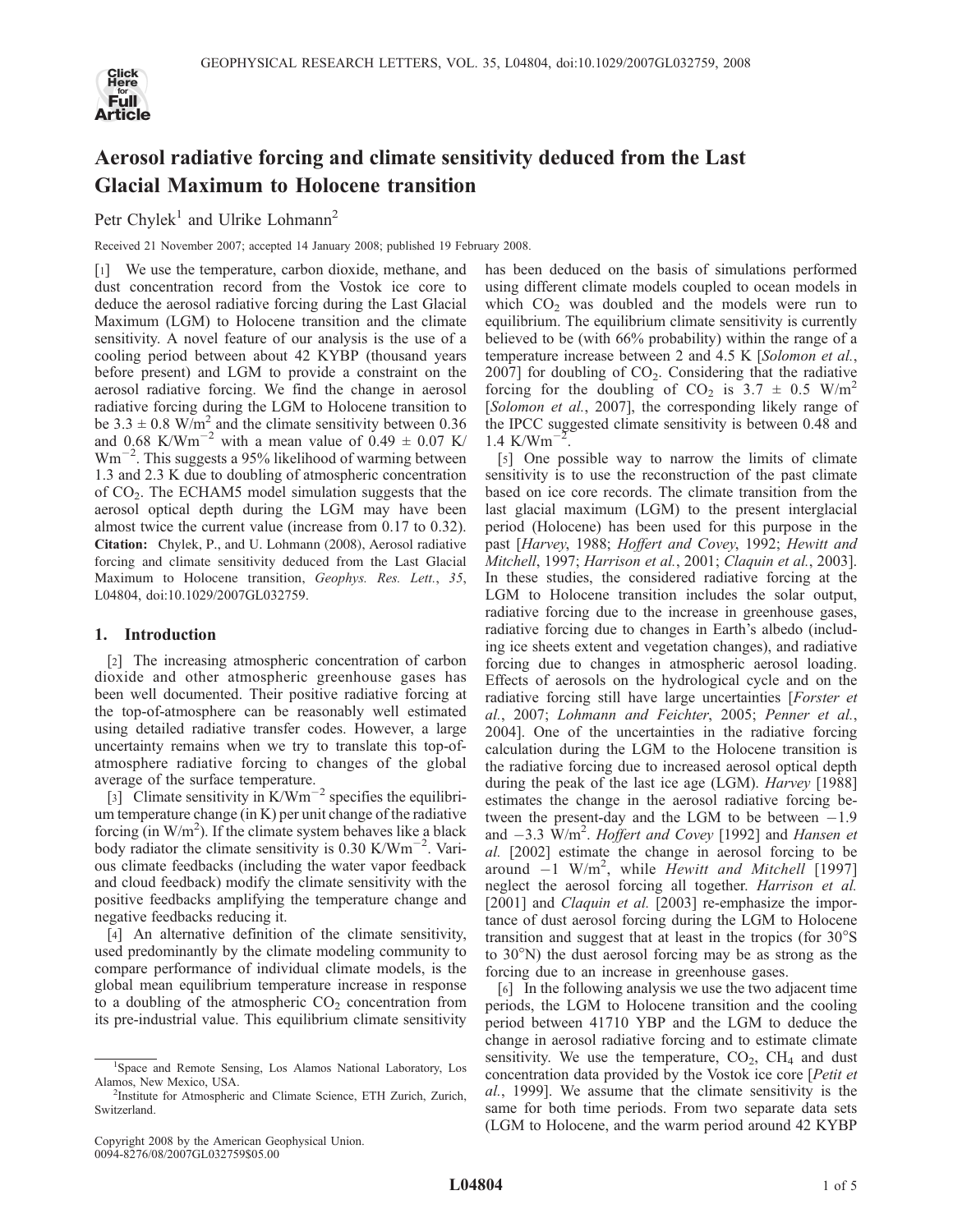

Figure 1. Vostok ice core data for changes in temperature (in units of 0.1 K), carbon dioxide atmospheric concentration (in ppmv), and dust aerosols (in arbitrary units normalized to value of one for an average Holocene concentration), and relative changes in summer solar insulation (in  $W/m^2$ ) at the latitude of 65°N (dashed line). A solid thick black line shows a five point running average of dust aerosol concentration. Ice core data from Petit et al. [1999]; insolation from Berger et al. [1993].

to LGM transition) we compute the aerosol radiative forcing and estimate climate sensitivity.

# 2. LGM to Holocene Climate Transition

[7] In our analysis we use the reconstruction of the past climate during the last 42,000 years based on the Vostok ice core records. The Vostok record represents polar conditions for the last 420,000 years, it includes four glacial to interglacial transitions and it demonstrates the universality of temperature, greenhouse gases and aerosol concentration changes during these transitions [Petit et al., 1999].

[8] To estimate the aerosol forcing during the LGM to Holocene transition we use the temperature, GHGs and aerosol concentrations at three defined time intervals. Figure 1 shows a period of cooling from about 42 KYBP to the LGM, followed by a warming leading to the current Holocene interglacial period. The changes in temperature,  $CO<sub>2</sub>$ , and  $CH<sub>4</sub>$  atmospheric concentrations are fairly accurately characterized by the Vostok ice core data. Variability of dust concentration is determined only qualitatively in relative units, which cannot easily be translated into the changes of aerosol optical depth or aerosol radiative forcing. The changes in surface albedo are the most uncertain because they cannot be deduced from the ice core and have to be approximated from past model results. The estimated changes in temperature,  $CO<sub>2</sub>$ ,  $CH<sub>4</sub>$ , dust concentration, and surface albedo for these periods are discussed in more detail below.

#### 2.1. Temperature

[9] The temperature changes during the past 44,000 years derived from the Vostok ice core [Petit et al., 1999] are shown in Figure 1 (in units of 0.1 K). The maximum interglacial Holocene temperature is about 10.2 K above the LGM minimum temperature. A relatively warm epoch (lasting over 600 years) centered around the year 41710 YBP is about 4.8 K above the minimum LGM temperature.

The polar region temperature changes are about twice as large as the global temperature [Chylek and Lohmann, 2005]; however, the exact ratio of the global to Vostok temperature change is not known. To account for this uncertainty, we consider three scenarios in which the global temperature difference between the Holocene and the LGM is taken to be 4.1, 4.6 and 5.1 K. This is in agreement with past investigations suggesting the global temperature difference between the Holocene and the LGM to be at most 5 K [Hewitt and Mitchell, 1997]. The global temperature change between the warm maximum near 42 KYBP and the LGM is set to be 2.4 K (half of the observed difference at the Vostok site) and then the difference is decreased to 2.16 and 1.93 K, keeping the ratio of the temperature difference between the two considered climate transitions (LGM to Holocene and the warm period 42 KYBP to LGM) constant.

#### 2.2. Greenhouse Gases

[10] Carbon dioxide concentration in air bubbles from the Vostok ice core suggests  $CO<sub>2</sub>$  levels of 285, 182 and 209 ppmv for the pre-industrial Holocene, the LGM, and the warm period around 42 KYBP, respectively. The change in radiative forcing due to the change in carbon dioxide concentration is estimated using the approximation [Myhre et al., 1998]

$$
\Delta F_{CO2} = 5.35 \ln(C_1/C_2), \tag{1}
$$

where the change in the radiative forcing,  $\Delta F_{CO2}$ , is in W/  $m<sup>2</sup>$ , and C<sub>1</sub> and C<sub>2</sub> are the CO<sub>2</sub> concentrations in ppmv before and after the considered climate transition. We obtain the radiative forcing due to  $CO<sub>2</sub>$  to be 2.40 W/m<sup>2</sup> for the LGM to Holocene transition and  $0.74$  W/m<sup>2</sup> for the transition between the LGM and the warm period 41710 YBP.

[11] The methane  $(CH_4)$  concentrations during the Holocene, LGM and the warm period at 42 KYBP are 667, 340 and 548 ppby, respectively [*Petit et al.*, 1999]. The change in radiative forcing due to the change in  $CH<sub>4</sub>$  concentration is estimated using the approximation

$$
\Delta F_{CH4} = 0.036 \left[ (M_1)^{1/2} - (M_2)^{1/2} \right],\tag{2}
$$

where the change in the radiative forcing,  $\Delta F_{CH4}$ , is in W/  $m<sup>2</sup>$ , and  $M<sub>1</sub>$  and  $M<sub>2</sub>$  are the CH<sub>4</sub> concentrations in ppbv before and after the considered transition. We obtain the radiative forcing due to CH<sub>4</sub> to be 0.27 W/m<sup>2</sup> for the LGM to Holocene transition and 0.19  $\text{W/m}^2$  for the warm period at 42 KYBP to LGM transition.

[12] Thus the total radiative forcing of greenhouse gases (GHGs) between the LGM and Holocene is 2.67  $W/m<sup>2</sup>$  and 0.93  $W/m<sup>2</sup>$  for the warm period of 42 KYBP to LGM transition.

### 2.3. Surface Albedo

[13] Unfortunately, we have no direct information concerning the past global surface albedo from the ice core data. Consequently, we have to rely on past modeling results. The radiative forcing due to the surface albedo changes (extent of ice sheets, sea ice and snow cover, exposure of a new land in a low sea level state, change in surface characteristics and vegetation cover) has been esti-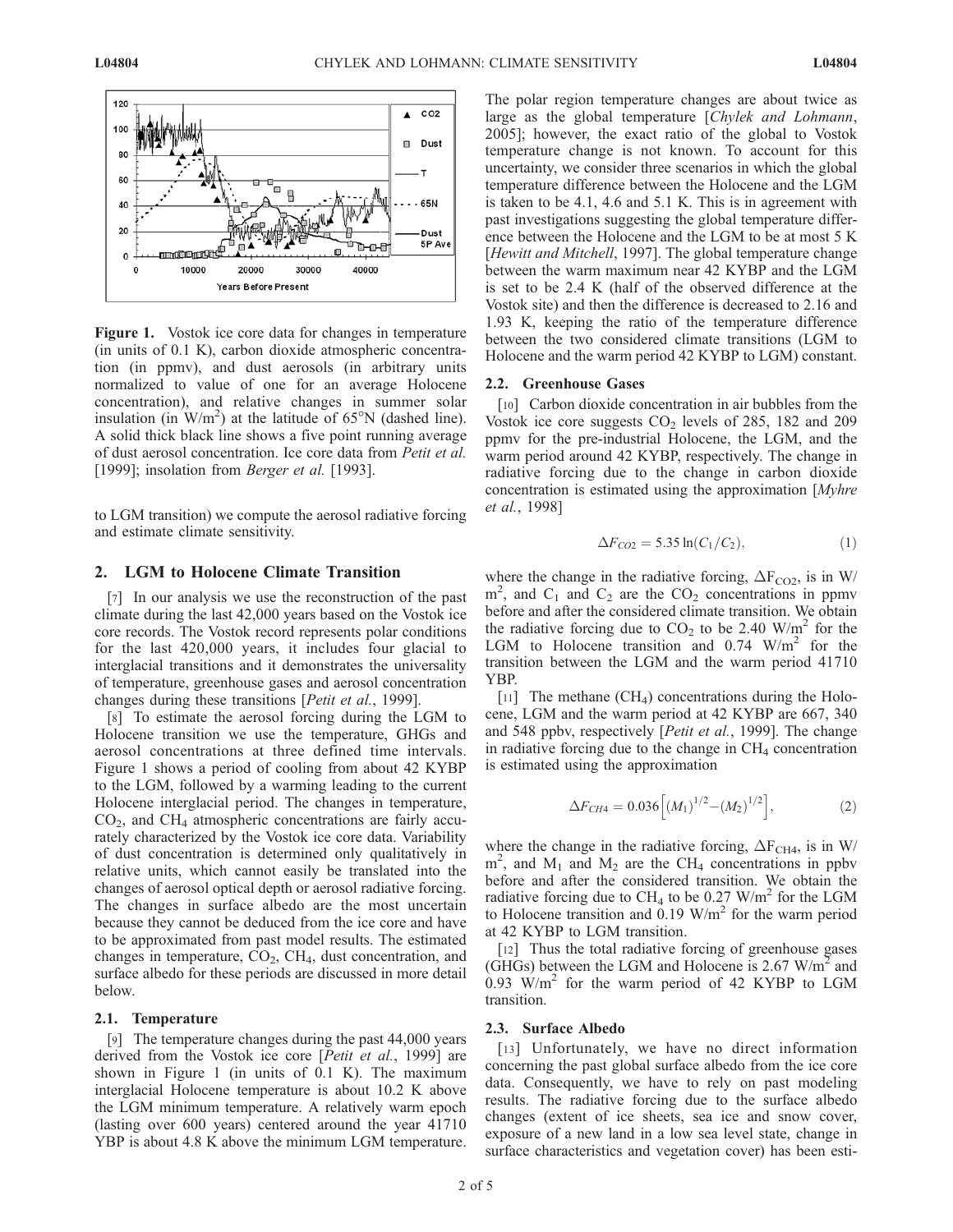

Figure 2. (top) Aerosol radiative forcing  $(W/m^2)$  during the LGM to Holocene transition for different values of LGM to Holocene temperature difference and different values of the surface albedo changes (as described in the text). (bottom) Climate sensitivity derived from our analysis for different values of LGM to Holocene temperature difference and different values of the surface albedo changes.

mated by several authors to be between 3 and 4  $W/m<sup>2</sup>$  with most results clustering around 3.5  $W/m^2$  [Hewitt and Mitchell, 1997]. To account for a wide range of possible values we consider 11 different cases of the forcing with the values between 3 and 4 W/m<sup>2</sup> in increments of  $\overline{0.1}$  W/m<sup>2</sup>. For the change of surface albedo between the LGM and the warm period 42 KYBP we consider a wide range of possibilities assuming that the radiative forcing (due to surface albedo changes during this transition) did not change at all, or changed in proportion to the albedo radiative forcing of the LGM to Holocene transition with the proportionality factor of 0.05, 0.10, 0.15, 0.20, 0.25, or 0.30. Altogether we consider 77 possible combination of the forcing due to albedo changes. Multiplied by the three temperature differences for the LGM to Holocene transition, we consider a total of 231 different scenarios.

#### 2.4. Aerosol Concentration

[14] Relative aerosol concentrations as measured in the Vostok ice core (in  $\mu$ g/g) are shown in Figure 1. The data are normalized (for the purpose of plotting) to the value of one for the average concentration during the years 0 to 10,000 YBP. The difference between the Holocene and the LGM is 58 units (Figure 1), while the difference between

the LGM and the warm period 42 KYBP is 53 units. The translation between the radiative forcing in  $W/m<sup>2</sup>$  and the introduced arbitrary units is considered as an unknown to be determined in the following analysis.

[15] We note (Figure 1) that the decrease in aerosol concentration at the termination of the last glacial period started approximately at the same time as an increase in summer solar insolation at  $65^{\circ}$ N, which according to the Milankovitch hypothesis initiates the transition from the glacial to interglacial stage. It seems that the decrease in the dust atmospheric concentration had produced the first positive radiative forcing impulse that might have contributed to the termination of the glacial state.

#### 2.5. Climate Sensitivity

[16] We assume that the climate system has reached a state close to equilibrium during the Holocene, during the LGM, and during about 600 years long period characterized by a peak in temperature close to 41710 YBP. The equilibrium climate sensitivity,  $\lambda$ , can be written as

$$
\lambda = \Delta T / \Delta F \tag{3}
$$

where  $\Delta T$  is the difference between an average global temperature of two equilibrium states, and  $\Delta F$  is the radiative forcing difference considered to be a sum of all agents facilitating the climate transition

$$
\Delta F = \Delta F_{GHG} + \Delta F_{Albedo} + \Delta F_{Aerosol} \tag{4}
$$

Assuming the climate sensitivity to remain the same during the two considered climate transitions, we obtain (from equation 3) an equation

$$
\frac{\Delta T_1}{F_{GHG1} + F_{ALB1} + 58X} = \frac{\Delta T_2}{F_{GHG2} + F_{ALB2} + 53X} \tag{5}
$$

from which we calculate  $X$ , the radiative forcing per arbitrarily chosen unit of aerosol concentration. We find the average value  $X = 0.056$  W/m<sup>2</sup>. The change in aerosol radiative forcing for the LGM to Holocene transition is then  $\Delta F_1$  = 58X. The climate sensitivity is obtained from Equation (5). The results for all 231 considered cases are shown in Figure 2.

[17] We find the aerosol radiative forcing during the LGM to Holocene transition to be 3.3  $W/m<sup>2</sup>$  with a standard deviation of 0.8  $W/m^2$ . The climate sensitivity is thus limited to values between 0.36 and 0.68 K/Wm<sup>-2</sup> (with the mean value of  $0.49$  K/Wm<sup>-2</sup> and standard deviation of  $0.07$  K/Wm<sup>-2</sup>). Thus the LGM to Holocene transition suggests the climate sensitivity between 1.3 and 2.5 K with the mean value of 1.8 K for doubling of the atmospheric  $CO<sub>2</sub>$ .

#### 3. Previous Glacial to Interglacial Transitions

[18] Vostok ice core also provides information (temperature,  $CO<sub>2</sub>$ , CH<sub>4</sub> and dust concentrations) concerning the three previous glacial to interglacial transitions [Petit et al., 1999]. Table 1 summarizes the appropriate dates and values of relevant parameters. We supplement these data with the deduced value of the radiative forcing per unit of aerosol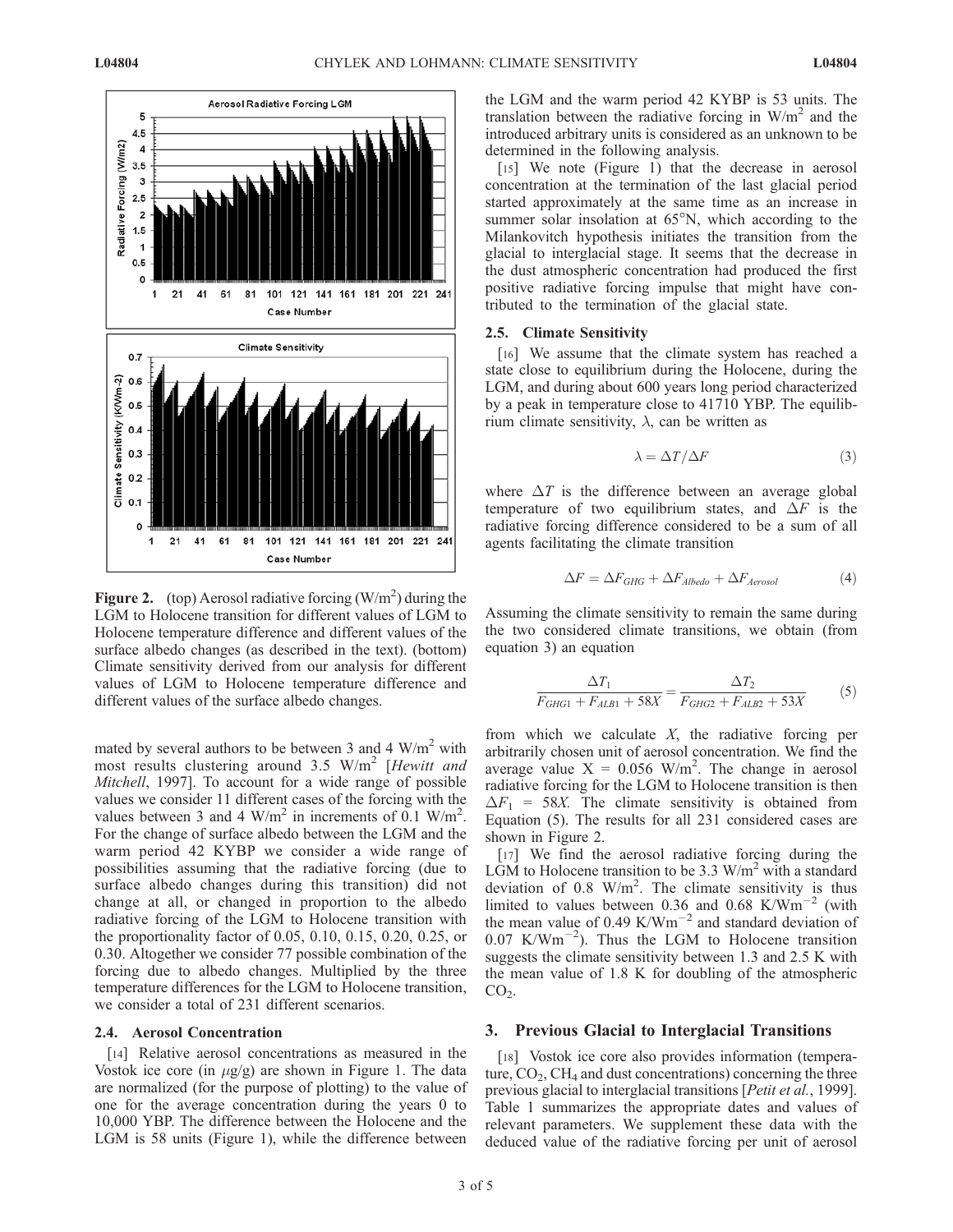| Table 1. Ice Core Data Used <sup>a</sup> |  |  |  |  |
|------------------------------------------|--|--|--|--|
|------------------------------------------|--|--|--|--|

| YBP     | ДТ. К                  | $CO2$ , ppmv | $CH4$ , ppbv | $\Delta$ Dust, relative units | $\lambda$ , K/Wm <sup>-2</sup> |
|---------|------------------------|--------------|--------------|-------------------------------|--------------------------------|
| 11,191  | 9.2                    | 182/285      | 340/667      | 58                            | 0.49                           |
| 138,193 | 12.4                   | 190/287      | 318/710      | 40                            | 0.67                           |
| 245,834 | 9.4                    | 185/279      | 380/650      | 33                            | 0.60                           |
| 333,602 | 1 <sub>2</sub><br>11.4 | 186/299      | 342/773      | 34                            | 0.60                           |

<sup>a</sup>The first column specifies an approximate time in YBP of the beginning of the interglacial period,  $\Delta T$  is the corresponding temperature difference, CO<sub>2</sub> column gives the CO<sub>2</sub> concentration (in ppmv) before and after the transition, CH<sub>4</sub> provides similar data for CH<sub>4</sub> concentration (in ppbv), and  $\Delta$ Dust indicates a change in relative dust units during the transition. The last column shows the climate sensitivity,  $\lambda$ , deduced from the considered glacial to interglacial transition.

concentration  $(X = 0.056 \text{ W/m}^2)$  and calculate the appropriate change in radiative forcing between the corresponding glacial to interglacial transitions. The mean values of climate sensitivities deduced from these glacial to interglacial transitions that occurred about 140 KYBP, 250 KYBP and 330 KYBP are 0.67, 0.60 and 0.60 K/Wm<sup>-2</sup>, respectively, with a standard deviation of 0.07 K/Wm<sup>-2</sup> (corresponding to a temperature increase due to the doubling of  $CO<sub>2</sub>$  of 2.2 and 2.6 K, respectively, with an uncertainty of  $\pm 0.3$  K). At this time it is not clear whether these higher sensitivities, compared to the climate sensitivity deduced from the LGM to Holocene transition, really reflect higher climate sensitivity at the time of the considered climate transitions or whether

they are artifacts due to imperfect ice core data and uncertainties in the used approximations.

## 4. General Circulation Model (GCM) Simulation

[19] To obtain a better understanding of the aerosol radiative forcing during the LGM to Holocene transition we have used the ECHAM5 GCM [Lohmann et al., 2007] model to simulate aerosol radiative forcing and its geographical distribution. The simulations were carried out in T42 horizontal resolution ( $\sim$ 2.8°  $\times$  2.8°) over 10 years. To simulate the high dust concentration in the ice core during the LGM, we have increased the strength of the current dust sources by a factor of 4, and the fluxes of DMS and sea salt both by a factor of 2,



Annual mean differences LGM - present

Figure 3. ECHAM5 model simulation of the annual mean difference in dust aerosol depth and the radiative forcing between the LGM with enhanced aerosol concentration and the present-day.